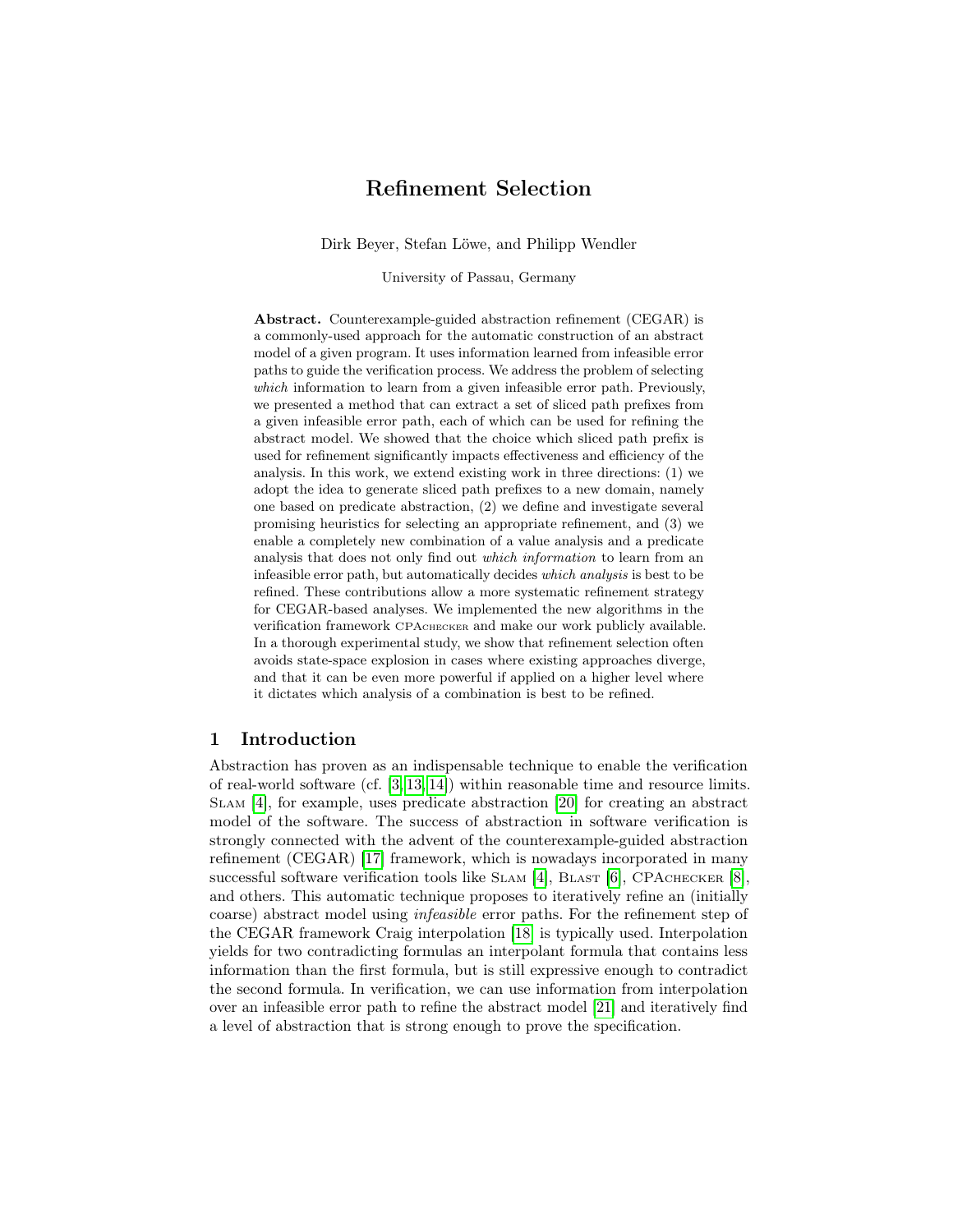<span id="page-1-0"></span>



In order to avoid state-space explosion and the divergence of the analysis, care must be taken to keep the precision of the analysis as abstract and concise as possible. This, however, is not ensured by standard interpolation-based refinement strategies, as interpolants are not guaranteed to be minimal. Furthermore, an infeasible error path might contain several reasons of infeasibility, some of which might be easier to track and be more beneficial for the further progress of the analysis than others [\[12\]](#page-17-10).

Figure [1](#page-1-0) shows this via an example: For the given program, an analysis based on CEGAR, with an initially empty precision, will find the shown infeasible error path. The infeasibility of this path can be explained independently by both the valuations of the variables i and b, respectively, as shown by the two example interpolant sequences. In general, and also in this example, it is advisable to track information about boolean variables, like the variable b, rather than loop-counter variables, such as variable i, because the latter may have far more valuations, and tracking loop counters would usually lead to expensive loop unrollings. Existing work combines a value analysis and a predicate analysis, with refinements always being tried first for the value analysis and for the predicate analysis only if necessary [\[10\]](#page-17-11). Because the value analysis cannot track the information  $b \neq 0$ , the given error path of the program can —by the value analysis— only be excluded by tracking the loop-counter variable  $i$ , which consequently would force unrolling the loop. If instead the predicate analysis could explicitly be chosen for refinement, then it could track the predicate  $b \neq 0$  for ruling out this path without unrolling the loop. However, note that the predicate analysis could also start tracking predicates over the loop-counter variable and unroll the loop. Whether this would happen depends solely on the internal heuristics of the used interpolation engine.

Thus, for the error path in this example, we would like the verifier to refine using the predicate analysis, and we would like the interpolation engine to return the interpolant sequence shown on the left, and avoid interpolant sequences such as the one on the right, which references the loop counter. However, interpolation engines cannot distinguish between "good" or "bad" interpolant sequences, because they do not have access to external information such as if a specific variable is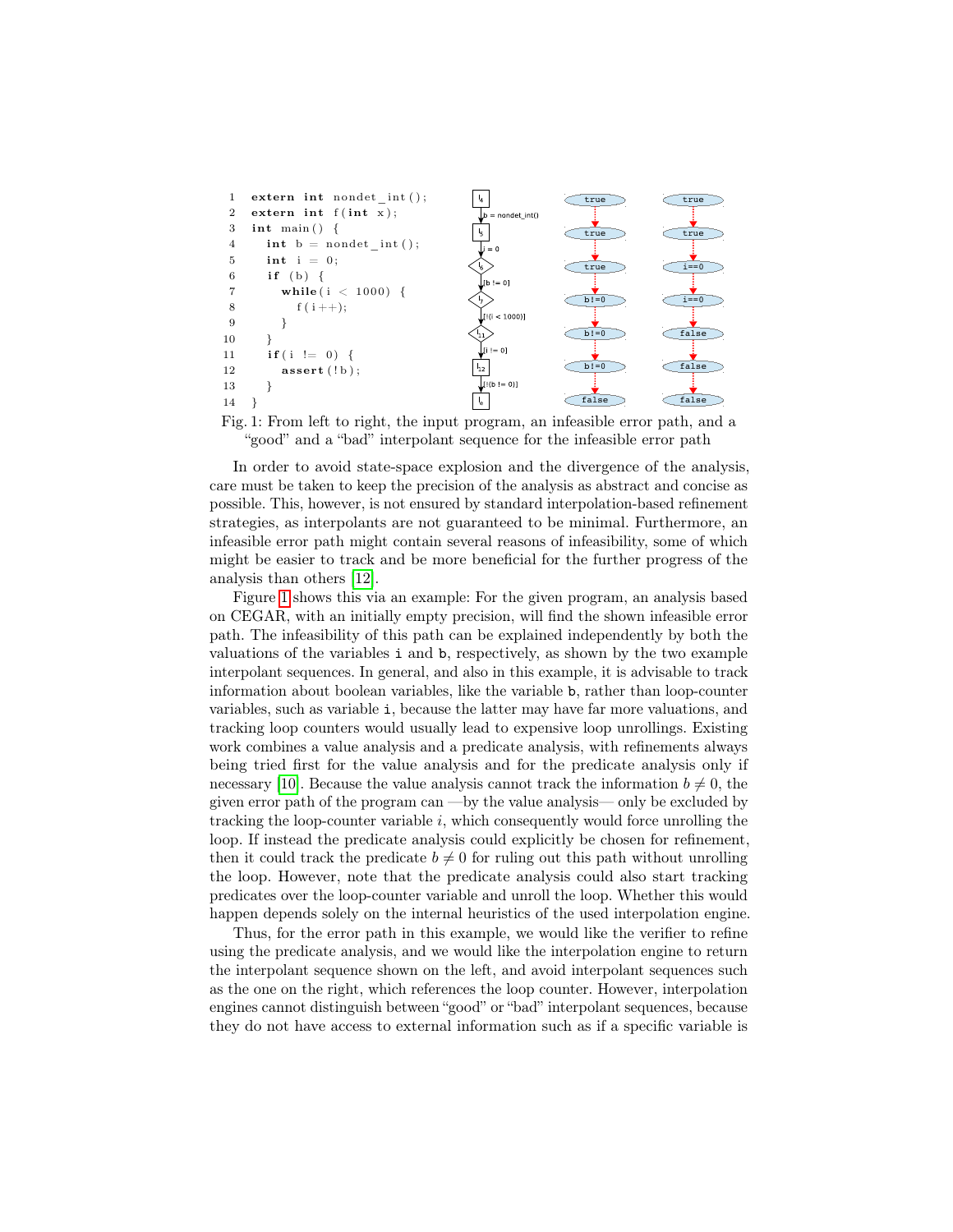a loop counter and should therefore be avoided. Furthermore, the result of an arbitrary interpolation query is not directly controllable from the outside, and thus we might end up with a refinement that leads the analysis to diverge.

It is possible instead to query the interpolation engine multiple times, each time targeted at a different reason of infeasibility, or reformulate the original query in such a way that the result is expected to be "good" for the further course of the verification process. To this end, our previous work introduced the notion of sliced prefixes [\[11,](#page-17-12) [12\]](#page-17-10) and an approach to extract a set of infeasible sliced prefixes for an infeasible error path. Each of these infeasible sliced prefixes can be used for refining the abstract model, and the choice influences the effectivity and the efficiency of the analysis significantly. We extend these concepts and make in this work the following key contributions:

- 1. We extend the generation of infeasible sliced prefixes to the domain of predicate abstraction.
- 2. We introduce and evaluate several heuristics for refinement selection that can significantly improve the effectiveness for both the predicate abstraction and the value domain.
- 3. We introduce and evaluate a novel combination of program analyses based on a value analysis and a predicate analysis, where refinement selection decides which of the two domains to refine.
- 4. We implement and make publicly available our work in the open-source software-verification framework CPACHECKER.

### 2 Related Work

Interpolant Strength. The strength of interpolants [\[19\]](#page-17-13) can be controlled by combining proof transformations and labeling functions, so that essentially, from the same proof of infeasibility, different interpolants can be extracted. However, to the best of our knowledge, it is not clear how to exactly exploit the strength of interpolants in order to allow performance improvements in software verification [\[19,](#page-17-13) [23\]](#page-17-14). In contrast to our approach, interpolant strength is not defined for value domains but is restricted to predicate abstraction. Furthermore, this approach requires changes to the implementation of the underlying interpolation engine, and no interpolation engine we know of has this feature implemented.

Exploring Interpolants. Exploring interpolants in interpolant lattices is another technique to systematically extract a set of interpolants for a given interpolation problem [\[23\]](#page-17-14), with the goal of finding the most abstract interpolant. Similar to our proposed technique, for a single interpolation problem, the input to the interpolation engine is remodeled to obtain not only a single interpolant for a query, but a set of interpolants. This technique also does not require changes to the underlying interpolation engine, but, same as for controlling the interpolant strength, is restricted to the domain of predicate abstraction, and it can make the interpolants only more abstract. Exploring interpolants could be applied together with refinement selection to generate first the most abstract interpolant for each infeasible sliced prefix and then select the most appropriate refinement.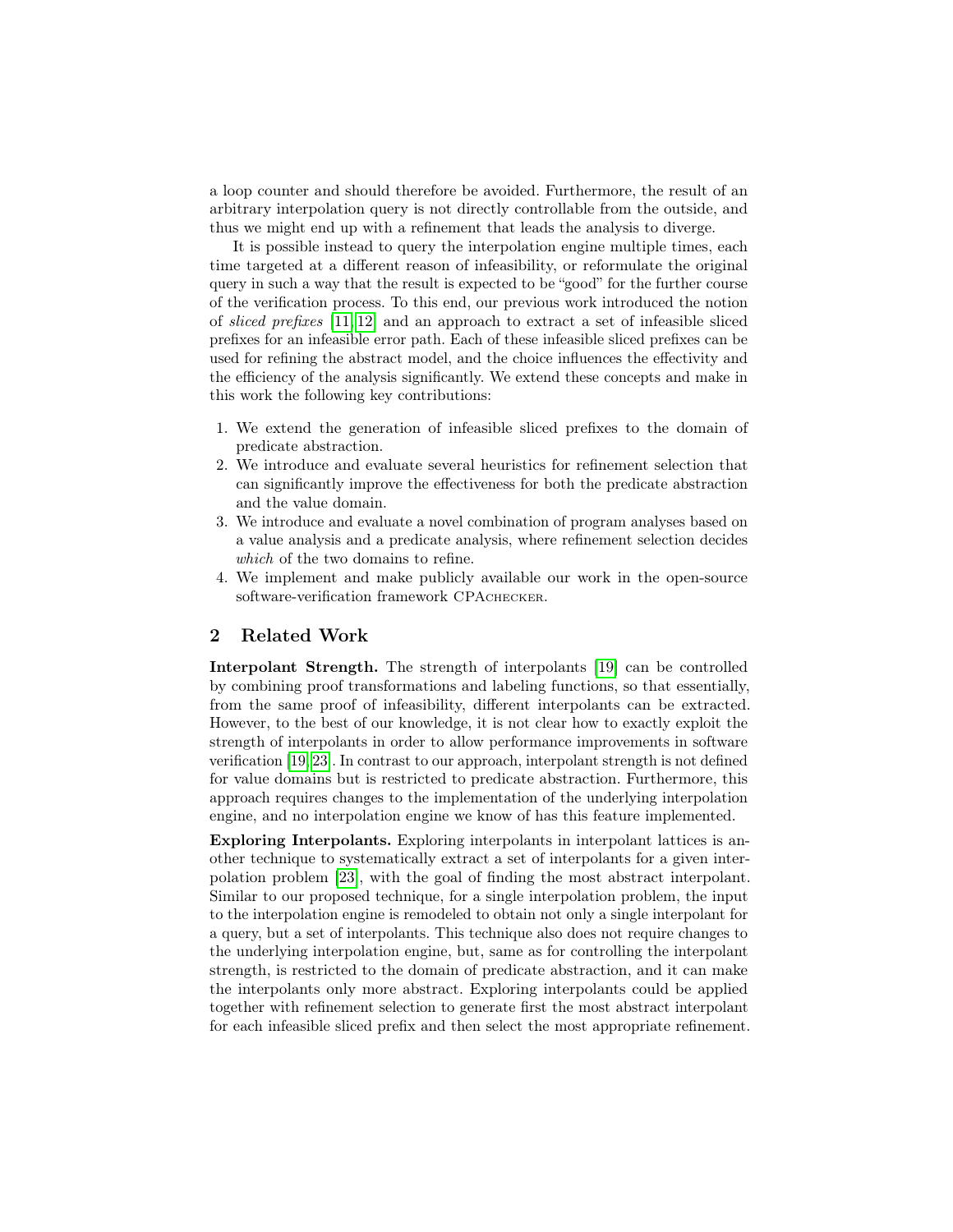Unsatisfiability Cores. Current satisfiability modulo theories (SMT) solvers can extract unsatisfiability cores [\[16\]](#page-17-15) from a proof of unsatisfiability, and one might note an analogy between a set of unsatisfiability cores extracted from a (SMT) formula and a set of infeasible sliced prefixes extracted by Alg. [1.](#page-5-0) Note, however, that the concept of infeasible sliced prefixes is more general, because it is applicable also to domains not based on (SMT) formulae, as, e.g., value domains [\[12\]](#page-17-10). Furthermore, while SMT solvers typically strive for small unsatisfiability cores [\[16\]](#page-17-15), this alone does not guarantee a verifier to be effective, and to the best of our knowledge, we are not aware of any work that extracts during a single refinement several unsatisfiability cores, with the goal of performing some kind of refinement selection, as proposed in this work.

Combination of Value Analysis and Predicate Analysis. A CEGAR-based combination of a value analysis and a predicate analysis, with refinement of the abstract model in one of the two domains for every found infeasible error path, has been proposed before [\[10\]](#page-17-11). However, so far there was no *selection* of which domain should be used for refinement, as the strategy was always to refine, if possible, the (supposedly cheaper) value analysis first, and only use the predicate analysis if an infeasible error path is encountered that cannot be ruled out by the value analysis (and thus no refinement for the value analysis is possible at all). While this approach improves the power of the analysis, it may still easily lead to divergence, for example, if an infeasible error path is found that the value analysis can only rule out by tracking a loop-counter variable. The predicate analysis, which maybe could rule out this infeasible error path more efficiently than by unrolling the loop, would not even be considered. With our new approach, we can systematically select the abstract domain that is the most appropriate one for refinement for every single infeasible error path.

#### 3 Background

Our approach is based on several existing concepts, and in this section we remind the reader of some basic definitions and our previous work in this field [\[9,](#page-17-16) [10,](#page-17-11) [12\]](#page-17-10).

Programs, Control-Flow Automata, States, Paths, Precisions. We use basic definitions from previous work [\[12\]](#page-17-10). We restrict the presentation to a simple imperative programming language, where all operations are either assignments or assume operations, and all variables range over integers. A program is represented by a control flow automaton (CFA). A CFA  $A = (L, l_0, G)$  consists of a set L of program locations, which model the program counter, an initial program location  $l_0 \in L$ , which models the program entry, and a set  $G \subseteq L \times Ops \times L$  of control-flow edges, which model the operations that are executed when control flows from one program location to the next. The set of program variables that occur in operations from *Ops* is denoted by X. A verification problem  $P = (A, l_e)$ consists of a CFA A, representing the program, and a target program location  $l_e \in$ L, which represents the specification, i.e., "the program must not reach location  $l_e$ ".

A concrete data state of a program is a variable assignment cd :  $X \to \mathbb{Z}$ , which assigns to each program variable an integer value; the set of integer values is denoted as  $\mathbb{Z}$ . A *concrete state* of a program is a pair  $(l, cd)$ , where  $l \in L$  is a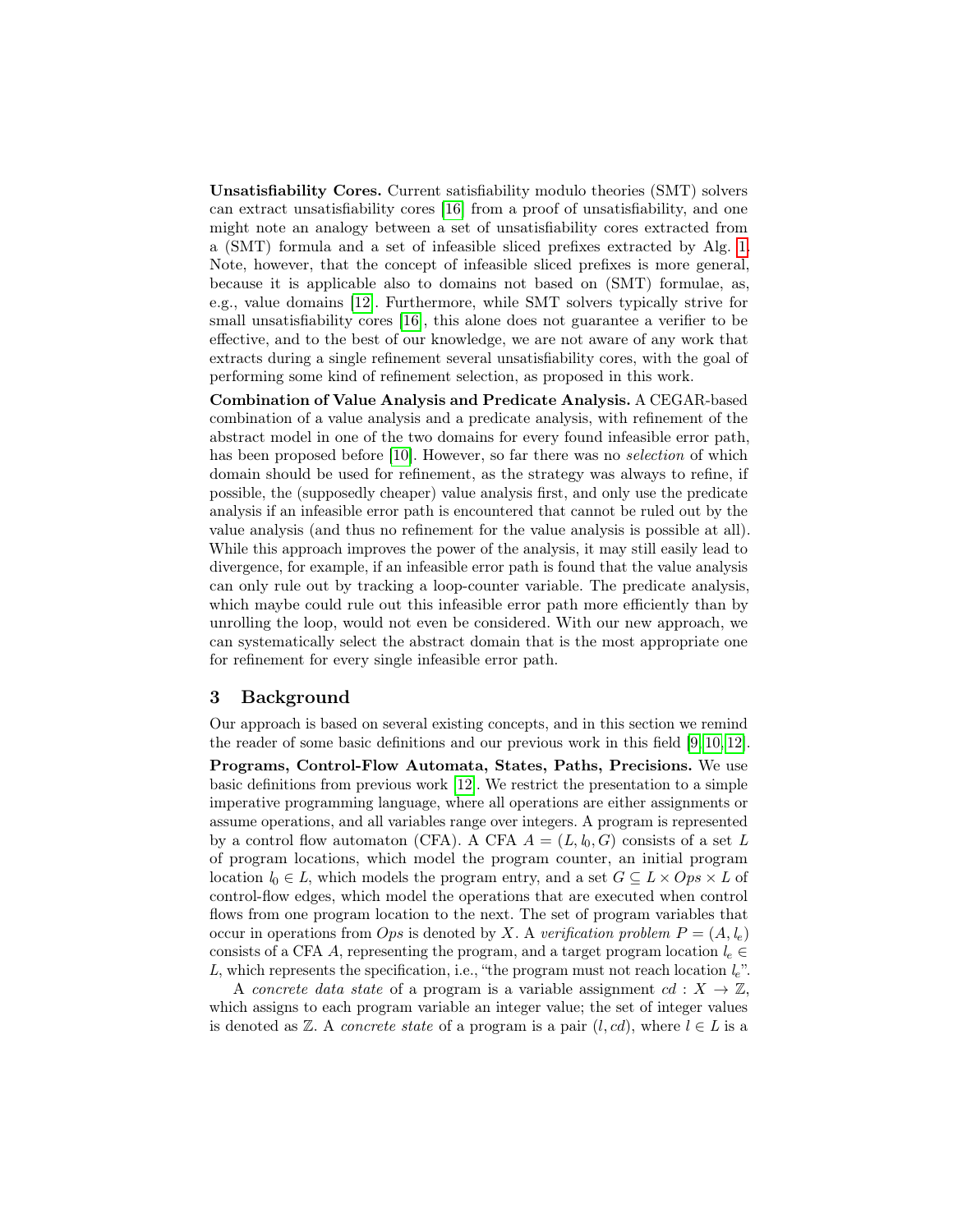program location and cd is a concrete data state. The set of all concrete states of a program is denoted by C, a subset  $r \subseteq \mathcal{C}$  is called *region*. Each edge  $g \in G$ defines a labeled transition relation  $\stackrel{g}{\rightarrow} \subseteq \mathcal{C} \times \{g\} \times \mathcal{C}$ . The complete transition relation  $\rightarrow$  is the union over all control-flow edges:  $\rightarrow$  =  $\bigcup_{g\in G}\stackrel{g}{\rightarrow}$ . We write  $c\stackrel{g}{\rightarrow}c'$ if  $(c, g, c') \in \rightarrow$ , and  $c \rightarrow c'$  if there exists a g with  $c \rightarrow c'$ .

An abstract data state represents a region of concrete data states. How an abstract data state is represented depends on the abstract domain being used. We write  $[s]$  for the set of concrete data states represented by an abstract data state s. The abstract data states that represent the empty set and the full set of concrete data states are denoted as  $\perp$  and  $\top$ , respectively  $(\Vert \perp \Vert = \emptyset, \Vert \top \Vert = \mathcal{C})$ .

The semantics of an operation op  $\in \text{Ops}$  is defined by the strongest-post operator  $\mathsf{SP}_{op}(\cdot)$ : given an abstract data state s,  $\mathsf{SP}_{op}(s)$  represents the set of concrete data states that are reachable from the concrete data states in the set  $[s]$ by executing op. This operator is defined by the abstract domain being used.

A path  $\sigma$  is a sequence  $\langle (op_1, l_1), \ldots, (op_n, l_n) \rangle$  of pairs of an operation and a location. The path  $\sigma$  is called *program path* if for every i with  $1 \leq i \leq n$ there exists a CFA edge  $g = (l_{i-1}, op_i, l_i)$  and  $l_0$  is the initial program location, i.e., the path  $\sigma$  represents a syntactic walk through the CFA. The result of appending the pair  $(op_n, l_n)$  to a path  $\sigma = \langle (op_1, l_1), \ldots, (op_m, l_m) \rangle$  is defined as  $\sigma \wedge (op_n, l_n) = \langle (op_1, l_1), \ldots, (op_m, l_m), (op_n, l_n) \rangle.$ 

Every path  $\sigma = \langle (op_1, l_1), \ldots, (op_n, l_n) \rangle$  defines a *constraint sequence*  $\gamma_{\sigma} = \langle op_1, \ldots, op_n \rangle$ . The *conjunction*  $\gamma \wedge \gamma'$  of two constraint sequences  $\gamma = \langle op_1, \ldots, op_n \rangle$  and  $\gamma' = \langle op'_1, \ldots, op'_m \rangle$  is defined as their concatenation, i.e.,  $\gamma \wedge \gamma' = \langle op_1, \ldots, op_n, op'_1, \ldots, op'_m \rangle$ , and  $\gamma$  is contradicting if  $\mathsf{SP}_{\gamma}(\top) = \bot$ . The semantics of a path  $\sigma = \langle (op_1, l_1), \ldots, (op_n, l_n) \rangle$  is defined as the successive application of the strongest-post operator of the abstract domain being used to each operation of the corresponding constraint sequence  $\gamma_{\sigma}$ .  $SP_{\gamma_{\sigma}}(v) = SP_{op_n}(\dots SP_{op_1}(v) \dots)$ . The set of concrete program states that result from running a program path  $\sigma$  is represented by the pair  $(l_n, \mathsf{SP}_{\gamma_\sigma}(\top))$ . A path σ is feasible if  $SP_{\gamma_{\sigma}}(\top)$  is not contradicting, i.e.,  $SP_{\gamma_{\sigma}}(\top) \neq \bot$ . A concrete state  $(l_n, cd_n)$  is reachable, denoted by  $(l_n, cd_n) \in Reach$ , if there exists a feasible program path  $\sigma = \langle (op_1, l_1), \ldots, (op_n, l_n) \rangle$  with  $cd_n \in [\mathsf{SP}_{\gamma_\sigma}(\top)]$ . A location l is reachable if there exists a concrete data state  $cd$  such that  $(l, cd)$  is reachable. A program is safe (the specification is satisfied) if  $l_e$  is not reachable. A program path  $\sigma = \langle (op_1, l_1), \ldots, (op_n, l_e) \rangle$ , which ends in  $l_e$ , is called *error path*.

The precision is a function  $\pi : L \to 2^{\Pi}$ , where  $\Pi$  depends on the abstract domain used by the analysis. It assigns to each program location some analysisdependent information that defines the level of abstraction. For example, if using predicate abstraction, the set  $\Pi$  is a set of predicates over program variables.

Counterexample-Guided Abstraction Refinement. CEGAR [\[17\]](#page-17-5) is a successful technique used for automatic, iterative refinement of an abstract model and aims at automatically finding a suitable level of abstraction that is precise enough to prove the specification and as abstract as possible to enable an efficient analysis. It is based on the following components: a state-space exploration algorithm, which computes the abstract model, a precision, which determines the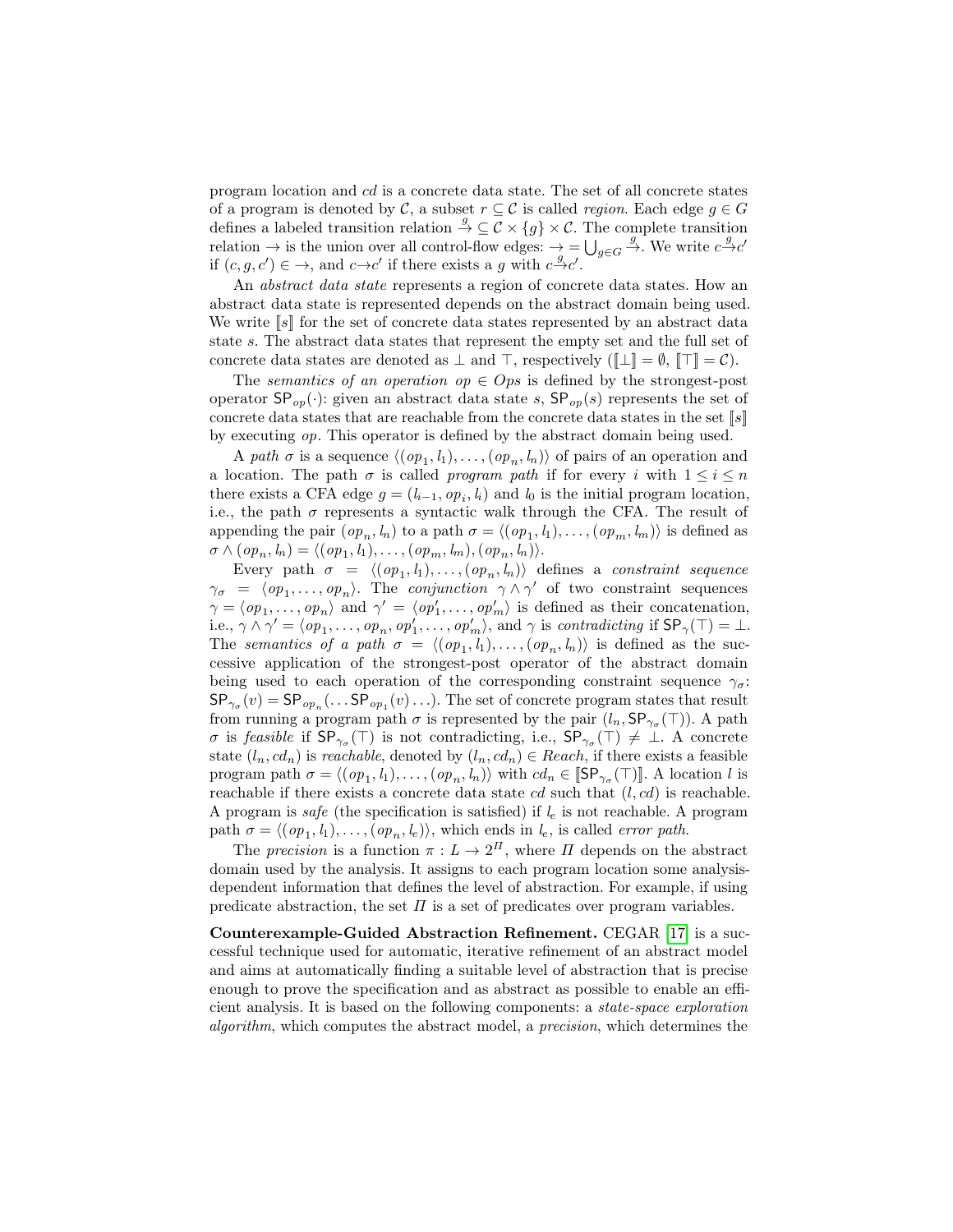<span id="page-5-0"></span>**Algorithm 1 ExtractSlicedPrefixes**( $\sigma$ ), taken from [\[12\]](#page-17-10)

**Input:** an infeasible path  $\sigma = \langle (op_1, l_1), \ldots, (op_n, l_n) \rangle$ **Output:** a non-empty set  $\Sigma = {\sigma_1, \ldots, \sigma_n}$  of infeasible sliced prefixes of  $\sigma$ Variables: a path  $\sigma_f$  that is always feasible 1:  $\Sigma := \{\}$ 2:  $\sigma_f := \langle \rangle$ 3: for each  $(op, l) \in \sigma$  do 4: if  $SP_{\sigma_f \wedge (op,l)}(\top) = \bot$  then 5: // add  $\sigma_f \wedge (op, l)$  to the set of infeasible sliced prefixes 6:  $\Sigma := \Sigma \cup \{\sigma_f \wedge (op, l)\}\$ 7:  $\sigma_f := \sigma_f \wedge ([true], l)$  // append no-op<br>8: else else 9:  $\sigma_f := \sigma_f \wedge (op, l)$  // append original pair 10: return  $\Sigma$ 

current level of abstraction, a feasibility check, which decides if an error path is feasible, and a refinement procedure to refine the precision of the abstract model.

At first, the *state-space exploration algorithm* computes the abstract state space that is reachable according to the current *precision*, which initially is coarse or even empty. If all program states have been exhaustively checked, and no error was found, then the CEGAR algorithm terminates and reports the verdict TRUE, i.e., the program is safe. Otherwise, i.e., if an error path was found in the abstract state space, this error path is passed to the *feasibility check*, and if the path turns out to be feasible, meaning, there exists a corresponding concrete error path, then this error path represents an actual violation of the specification and the CEGAR algorithm terminates, reporting false as verdict for the program. If, however, the error path is infeasible, i.e., it does not correspond to a concrete program path, then the precision was too coarse and needs to be refined. The refinement procedure takes as input the infeasible error path and returns a new precision that is strong enough that the state-space exploration algorithm will be able to exclude the current infeasible error path when it continues to build the abstract state space in the next CEGAR iteration. In practice, the refinement procedure is typically based on interpolation [\[18\]](#page-17-8), which was first applied to the domain of predicate abstraction [\[21\]](#page-17-9), and later to value-analysis domains [\[10\]](#page-17-11).

Infeasible Sliced Prefixes for Refinement Selection. A path  $\phi =$  $\langle (op_1, l_1), \ldots, (op_w, l_w) \rangle$  is a sliced prefix [\[12\]](#page-17-10) of a program path  $\sigma =$  $\langle (op_1, l_1), \ldots, (op_n, l_n) \rangle$  if  $w \leq n$  and for all  $1 \leq i \leq w, \phi, l_i = \sigma, l_i$  and  $(\phi \cdot op_i = \sigma \cdot op_i \text{ or } (\phi \cdot op_i = [true] \text{ and } \sigma \cdot op_i \text{ is an assume operation}) \text{ holds, i.e.,}$ a sliced prefix results from a program path by omitting pairs of operations and locations from the end, and possibly replacing some assume operations by no-op operations. Algorithm [1,](#page-5-0) extracts from a single infeasible path a set of (more abstract) infeasible sliced prefixes.

CEGAR-based analyses have to refine the abstract model based on infeasible error paths. The ability to extract multiple infeasible sliced prefixes from a single infeasible error path now enables refinement selection [\[12\]](#page-17-10): Instead of using an infeasible error path directly for refinement, and being stuck with the arbitrary and potentially "bad" interpolants that the heuristics of an interpolation engine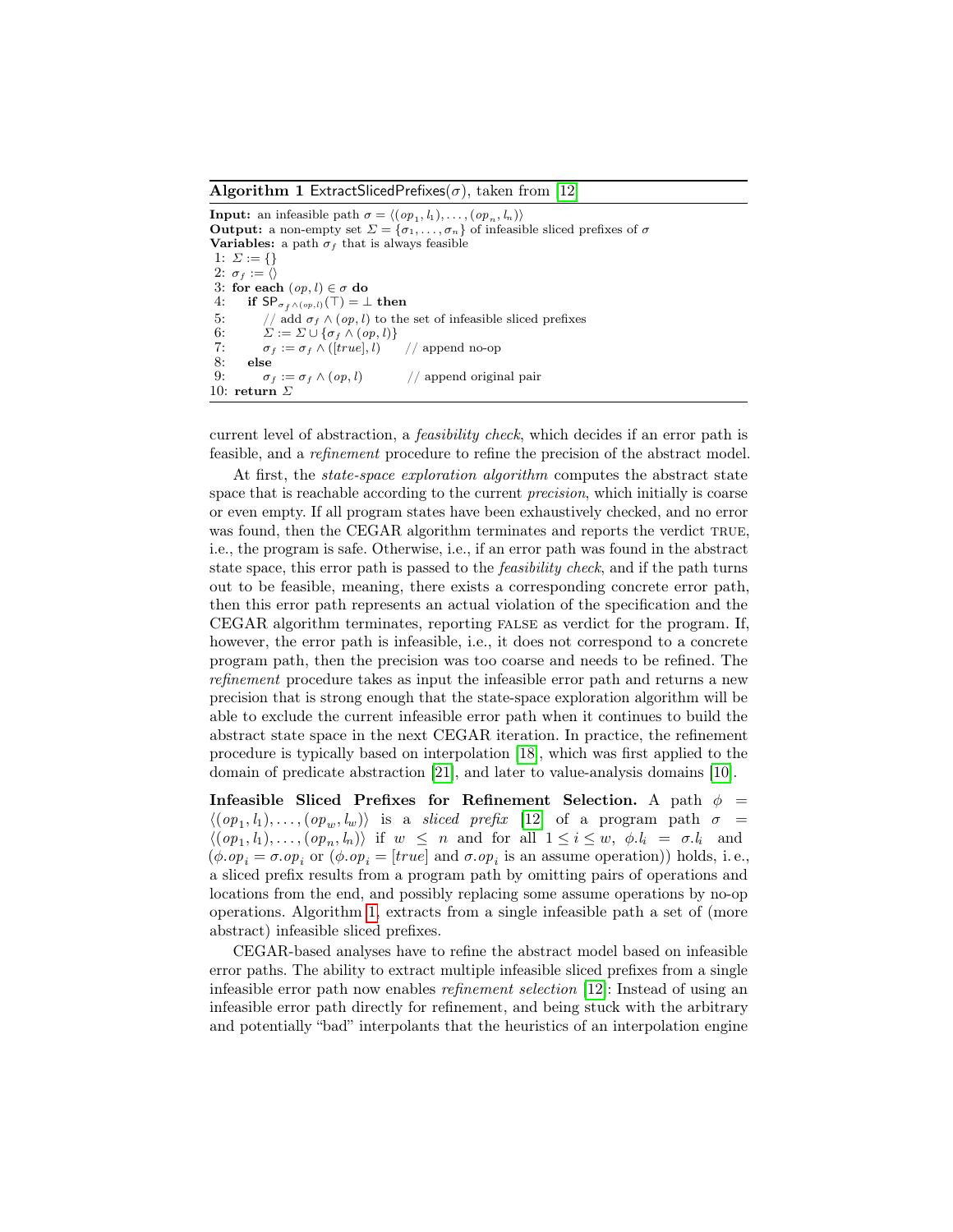#### <span id="page-6-0"></span>**Algorithm 2** Refine<sup>+</sup>( $\sigma$ ), taken from [\[12\]](#page-17-10)

**Input:** an infeasible error path  $\sigma = \langle (op_1, l_1), \ldots, (op_n, l_n) \rangle$ **Output:** a precision  $\pi \in L \to 2^{\Pi}$ **Variables:** a set  $\Sigma$  of infeasible sliced prefixes of  $\sigma$ , a mapping  $\tau$  from infeasible sliced prefixes to precisions 1:  $\Sigma :=$  ExtractSlicedPrefixes $(\sigma)$ 2: // compute precisions for each infeasible sliced prefix 3: for each  $\phi_j \in \Sigma$  do<br>4:  $\tau(\phi_j) := \text{Refine}(\phi_j)$ 4:  $\tau(\phi_j) := \text{Refine}(\phi_j)$  // c. f. standard Algorithm Refine, e.g., from [\[12\]](#page-17-10) 5: // select a refinement based on the sliced prefixes and their respective precision 6: return SelectRefinement( $\tau$ )

produces, one can create the infeasible sliced prefixes for the infeasible error path, calculate the refinement based on each of them (using the regular refinement procedure), and then select the refinement that is the most promising, i.e., which will hopefully prevent the analysis from diverging. This is possible because each refinement for an infeasible sliced prefix is also a valid refinement for the original infeasible path [\[12\]](#page-17-10). Algorithm [2](#page-6-0) is a drop-in replacement for the refinement procedure of CEGAR-based analyses that uses infeasible sliced prefixes and a heuristic for refinement selection to select an appropriate refinement. First, this algorithm calls ExtractSlicedPrefixes (Alg. [1\)](#page-5-0) to extract a set of infeasible sliced prefixes. Second, it computes precisions for each of the infeasible sliced prefixes using a standard refinement procedure and stores them in the mapping  $\tau$ . Third, for refinement of the abstract model, one of the precisions for the infeasible sliced prefix is selected by a heuristic (in function SelectRefinement). The heuristic can base its decision on information contained in the infeasible sliced prefixes, as well as on details about the precisions, e. g., which variables are referenced in there.

Extracting good precisions from the infeasible error paths is key to the CEGAR technique. Experiments have shown that the heuristic for refinement selection influences significantly the quality of the precision, and thus, the effectiveness of the analysis [\[12\]](#page-17-10). We are now interested in studying such heuristics.

#### 4 Sliced Prefixes for the Predicate-Abstraction Domain

While refinement selection is a domain-independent technique, previous work [\[12\]](#page-17-10) has defined it only for the domain of abstract variable assignments (value analysis). We extend it here to other domains.

In order to support refinement selection using Alg. [1](#page-5-0) (ExtractSlicedPrefixes) and Alg. [2](#page-6-0) (Refine<sup>+</sup>), an abstract domain must define a lattice E of abstract data states, which represent sets of concrete states, and states  $\top, \bot \in E$ , which represent the full and the empty set of concrete states, respectively ( $\llbracket \top \rrbracket = \mathcal{C}$ ,  $[\![\bot]\!] = \emptyset$ ). The abstract domain must also define a strongest-post operator  $SP_{op}(\cdot)$ that takes an abstract data state e and returns the strongest abstract data state that represents the result of applying  $op$  on every concrete state represented by  $e$ .  $\mathsf{SP}_{op}(e) = \min\{e' \in E \mid \forall c \in \llbracket e \rrbracket : \forall (l, op, l') \in G : \exists c' \in \llbracket e' \rrbracket : (l, c) \stackrel{g}{\rightarrow} (l', c')\}.$  (In case the minimum is not unique, the operator may return any of the minimal abstract states.) Note that the strongest-post operator needs to be as precise as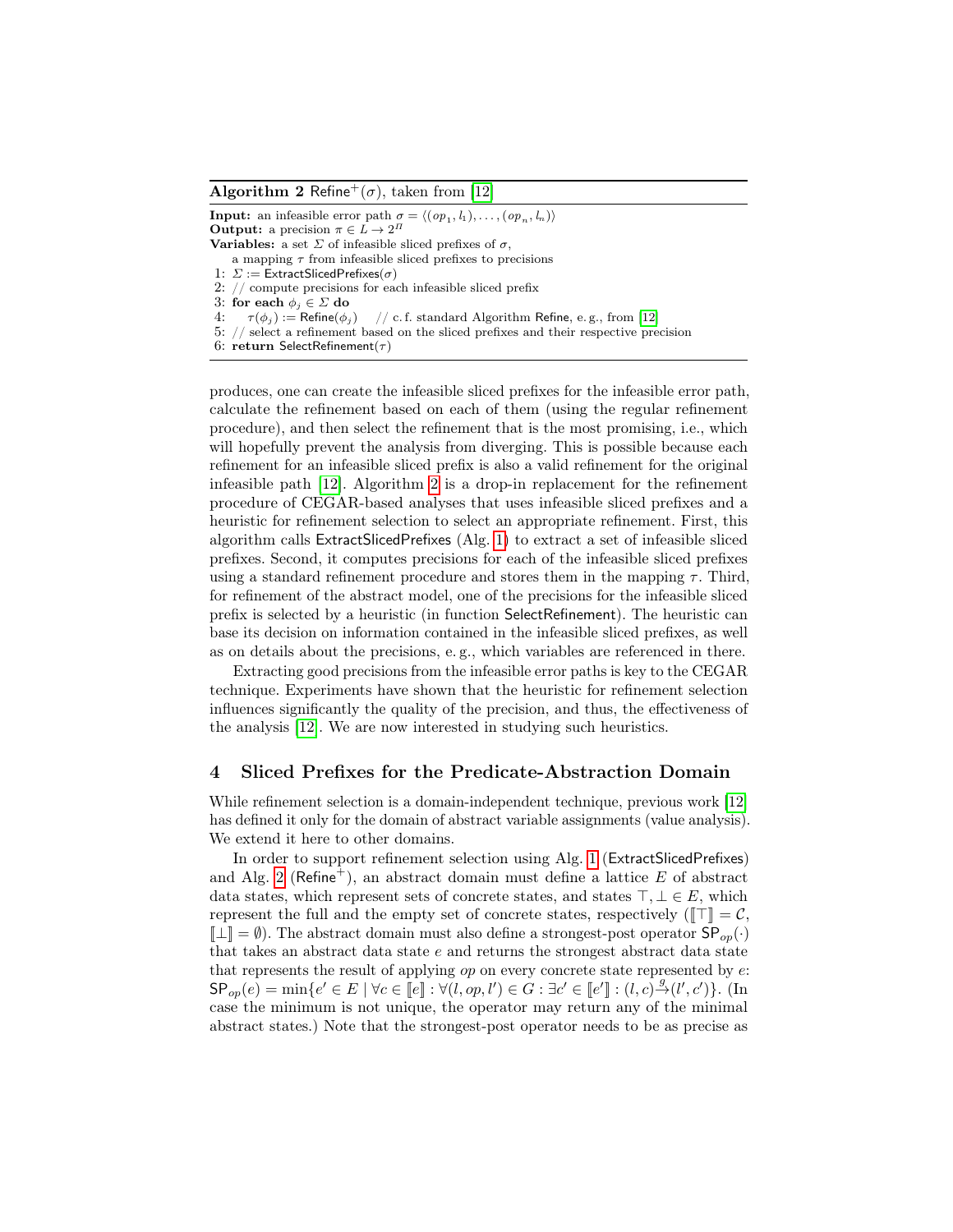possible within the abstract domain. The set  $\Pi$  of possible precision elements can be defined arbitrarily for the abstract domain. Furthermore, a procedure Refine needs to be defined that takes an infeasible path represented as a constraint sequence and returns a new precision  $\pi : L \to 2^{\Pi}$  that allows the analysis to rule out the given infeasible path. These requirements are typically satisfied by any abstract domain that is used with CEGAR and interpolation. In addition to using the extended refinement procedure Refine<sup>+</sup> inside the CEGAR loop, no further changes are necessary.

For the domain of predicate abstraction  $[9, 20]$  $[9, 20]$ , we define the set E of abstract states as the set of all boolean combinations of all predicates over program variables. An abstract data state e represents all concrete states that satisfy e. The abstract data state  $\top$  is *true*, and  $\bot$  is *false*. Two abstract data states are considered equal if they are equivalent. The strongest post operator returns the strongest boolean combination of all predicates over program variables that holds after executing the given operation. The set  $\Pi$  is the set of all predicates over program variables. The procedure Refine is typically based on standard SMT interpolation after converting the given constraint sequence into formulae, and extracting predicates from the found interpolants.

Note that for a given infeasible path, the set of infeasible sliced prefixes extracted by the procedure ExtractSlicedPrefixes may differ depending on the abstract domain. This results from the fact that some abstract domains are stronger than others. As an example, consider the contradicting constraint sequence  $\sigma = \langle (a < 0), (a = 0), (a = 1) \rangle$  over a program variable a. Using the strongest-post operator of the predicate analysis, ExtractSlicedPrefixes returns the set  $\{\langle (a < 0), (a = 0)\rangle, \langle (a < 0), true, (a = 1)\rangle\}$  with two infeasible sliced prefixes. However, the value analysis cannot use the fact that a given variable, here  $a$ , is less than zero, and thus, can only extract from  $\sigma$  the single constraint sequence  $\langle (a < 0), (a = 0), (a = 1) \rangle$ , which is equal to the original constraint sequence  $\sigma$ .

Accordingly, a path that is considered infeasible by one analysis might even be considered feasible by a weaker analysis.

#### <span id="page-7-0"></span>5 Heuristics for Refinement Selection

After computing a number of refinements for a given infeasible error path, Alg. [2](#page-6-0) delegates to a heuristic for selecting the most promising refinement (procedure SelectRefinement). The heuristic receives as input each infeasible sliced prefix associated with the precision that was computed for the prefix. Heuristics can be as simple as choosing, for example, the shortest or longest infeasible sliced prefix, but they can also try to assess the quality of each possible refinement, for example, by looking at the variables appearing in the new precisions. In the following, we present several heuristics for refinement selection.

Selection by Domain-Type Score of Precision. One possible heuristic would be to look at the types of variables in the resulting precisions and preferring refinements with simpler or smaller types. However, in many cases the type of a variable is quite coarse and distinguishing variables on a more fine-grained level can be beneficial for verification. For example, in C the type int is typically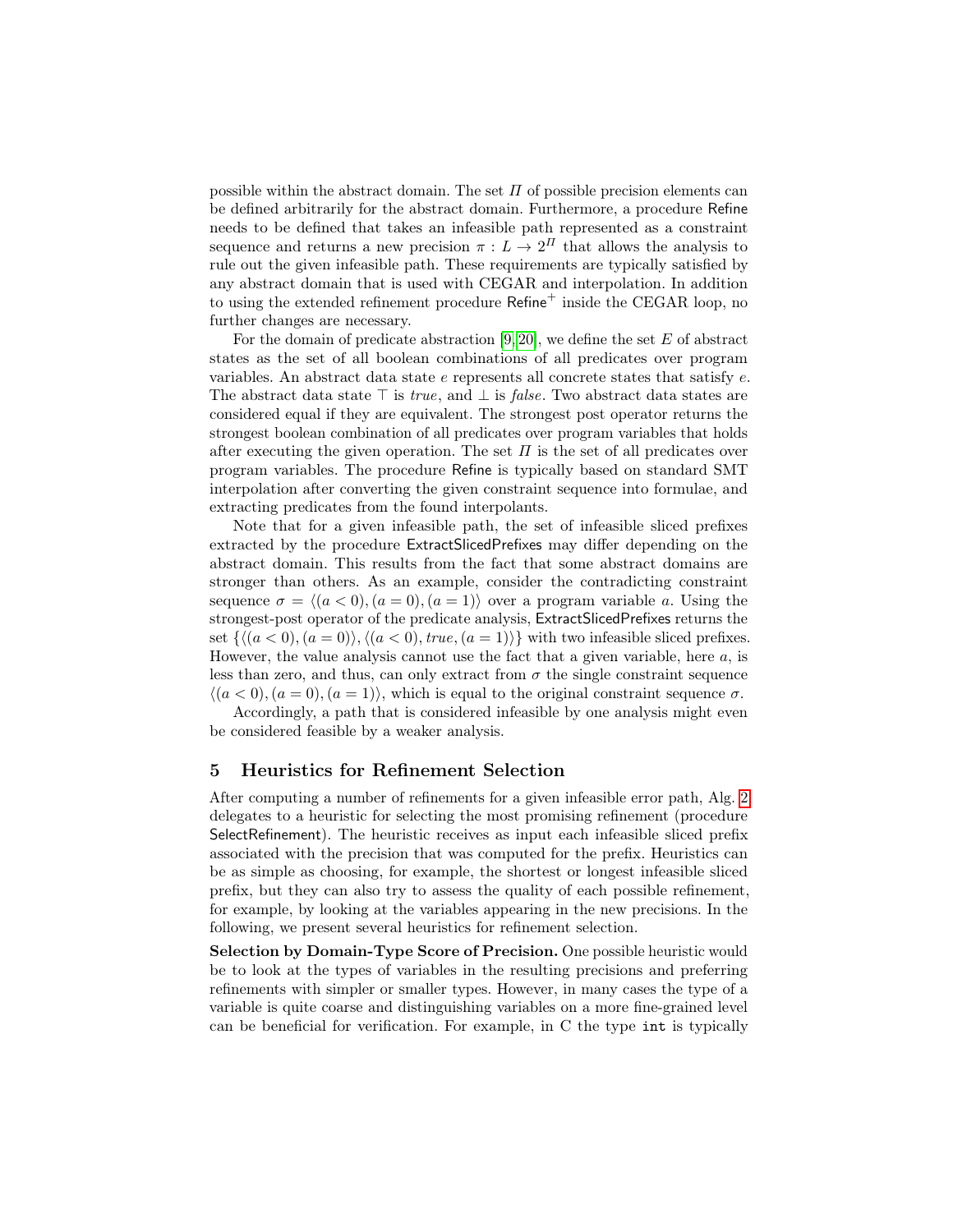used even for variables with a boolean character. To this end, domain types [\[2\]](#page-16-0) have been proposed, which are orthogonal to the type system of a programming language and allow to classify program variables according to their actual range or usage in a program. With domain types, one can distinguish for example between effectively boolean variables, variables that are used in equality relations, in arithmetic expressions, or in bit-level operations, and variables that share characteristics of a loop counter.

Loop counters are a class of variables that ideally should be abstracted away when constructing the abstract model during the verification of a program. Yet, as loop-counter variables occur in assume operations at the loop exit, they often relate to a reason of infeasibility of a given infeasible error path, and thus can easily end up in the interpolant sequence produced by the interpolation engine and in the following would be tracked by the analysis. So, a promising heuristic is to avoid precisions with loop counters and prefer precisions with only variables of "simpler" (e.g., boolean) types. The rationale behind this heuristic is that variables with only a small number of different valuations have less influence on the growth of the state-space, and therefore are to be preferred. If, however, reasoning about the specification demands unrolling a loop, than the termination of the verification process may be delayed by first refining towards other, irrelevant properties of the program.

Formally, given a precision  $\pi : L \mapsto 2^{\Pi}$  and a function  $v : X \mapsto \mathbb{N}$ that maps each variable to its respective domain-type score (which is low for boolean variables, but high for loop-counter variables), we define the domaintype score of a precision as the product of the domain-type scores of every variable appearing in the precision for at least one program location: DomainTypeScoreOfPrecision $(\pi, v) = \prod_{x \in \mathcal{X}} v(x)$  with  $\mathcal{X} \subseteq X$  defined as the set of all variables appearing in  $\bigcup_{l\in L} \pi(l)$ .

Selection by Depth of Pivot Location of Precision. The structure of a refinement, i.e., which parts of the path and the state space are affected, can also be used for refinement selection. For example, refining locally near the error location may have a different effect than selecting a refinement close to the initial program location. We define as *pivot location* the first location in the current infeasible error path where the generated precision is not empty. When using lazy abstraction [\[22\]](#page-17-17), this is typically the location from which on the reached state space is pruned and re-explored after the refinement. The depth of this pivot location can be used for comparing possible refinements and selecting one of them. Formally, for a precision  $\pi$  produced for a path  $\sigma = \langle (op_1, l_1), \ldots, (op_n, l_n) \rangle$ , the depth of the pivot location is defined as PivotDepthOfPrecision( $\pi, \sigma$ ) = min { $i \in [1, \ldots, n] \mid \pi(l_i) \neq \emptyset$ }. Note that the minimum always exists because there is always at least one location with a non-empty precision.

Selecting a refinement with a deep pivot location (near the end of the path) is similar to counterexample minimization [\[1\]](#page-16-1). It has the advantage that (if using lazy abstraction) less parts of the state space have to be pruned and re-explored, which can save time. Furthermore, the precision will specify to track only information local to the error location and thus avoid blowing up the state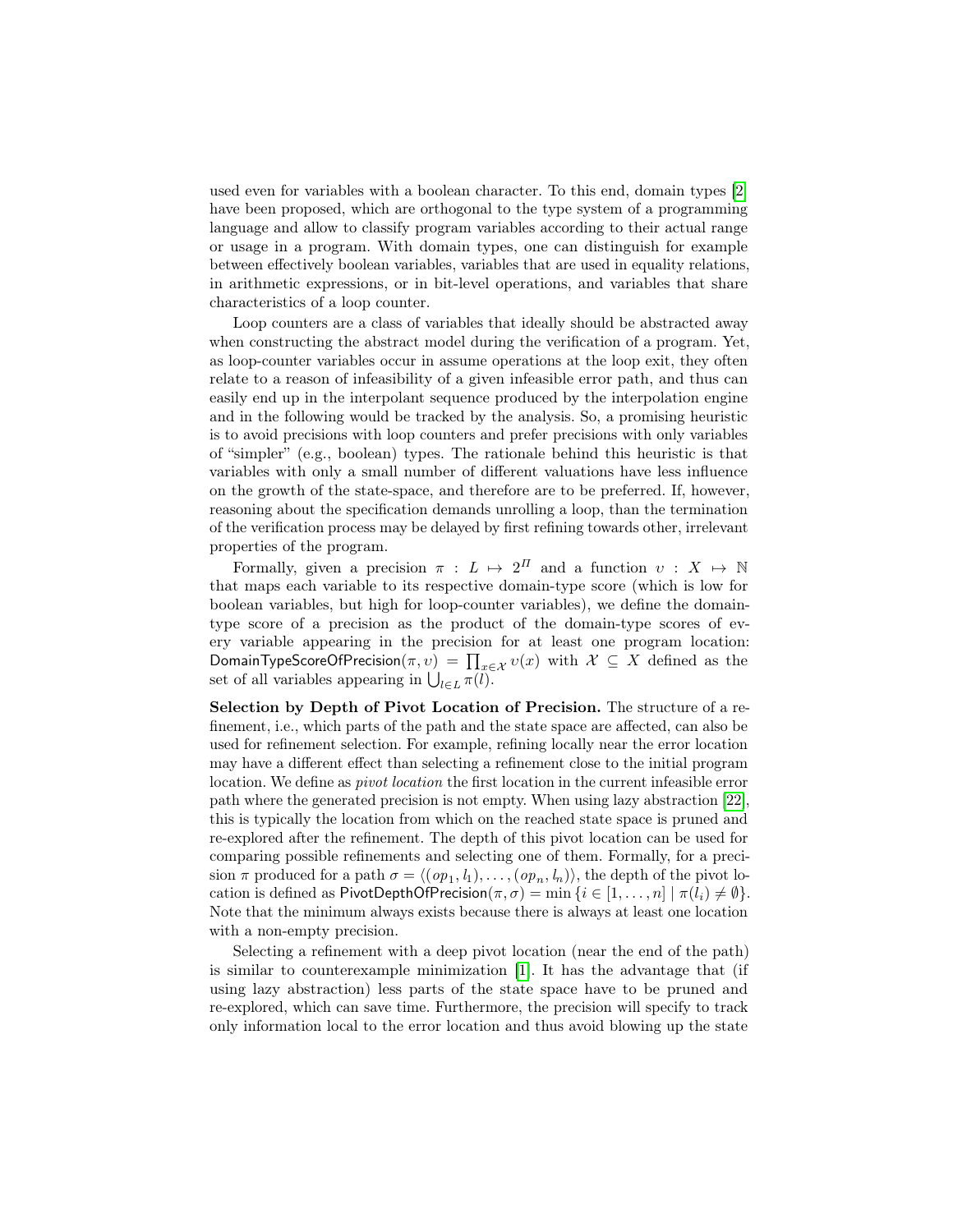space in other parts of the program. However, preferring a deep pivot location may have negative effects if some information near the entry point of the program is necessary for proving program safety (e.g., initialization of global variables). Refining at the beginning of an error path might also help to rule out a large number of similar error paths with the same prefix, which might be discovered and refined individually with the opposite strategy.

Selection by Width of Precision. Another heuristic that is based on the structure of precisions is to use the number of locations in the infeasible error path for which the generated precision is not empty, which we define as the width of a precision. This corresponds to how long the analysis has to track additional information during the state-space exploration for ruling out this infeasible error path, and thus may correlate to how much effort is needed. Similarly to the depth of the pivot location, this heuristic also deals with some form of "locality", but instead of using the locality in relation to the error location, it uses the locality of the information needed to exclude the infeasible error path.

Formally, for a precision  $\pi$  produced for a path  $\sigma = \langle (op_1, l_1), \ldots, (op_n, l_n) \rangle$ the width of the precision is defined as WidthOfPrecision( $\pi, \sigma$ ) = max I – min I + 1, where  $\mathbb{I} = \{i \in [1, \ldots, n] \mid \pi(l_i) \neq \emptyset\}$  is the set of indices along the path with a non-empty precision. (Note that if a precision is non-empty for two locations  $l_i$ and  $l_k$  along a path, it will also be non-empty for all locations between  $l_i$  and  $l_k$ , else the information tracked at  $l_i$  would not be relevant for ruling out the path.)

While it may seem at first glance that a high locality (i.e., a narrow precision) is always preferable because it means tracking additional information in a small part of the state space, note that the locality of loop counters is often high, because in many loops the statements for assigning to the loop counter are close to the loop-exit edges. Thus selecting a narrow precision might often lead to the tracking of loop counters and unrolling of loops.

Selection by Length of Infeasible Sliced Prefix. Two possible heuristics for refinement selection are to simply select the shortest and longest infeasible sliced prefixes, respectively. However, while both these heuristics are legitimate and may work on some benchmarks, we do not regard them as systematical, because they do not attempt to specifically select a refinement that will be beneficial for the progress of the analysis, and any success in using them will solely depend on the internal structure of the analyzed programs.

Further Heuristics. In this section, we presented and motivated several promising heuristics, and of course one can always define and experiment with further heuristics. For example, in the RERS challenge 2014, a heuristic specifically tailored to the characteristics of the event-condition-action systems used in that competition, improved the effectiveness of our tool CPAchecker and allowed it to obtain two gold and one bronze medals, as well as two special achievements<sup>[1](#page-9-0)</sup>. This shows that using domain knowledge in the refinement step of the CEGAR loop is a promising direction, and the definition of an according heuristic for refinement selection is a suitable place to do so.

<span id="page-9-0"></span><sup>1</sup> Results available at <http://www.rers-challenge.org/2014Isola/>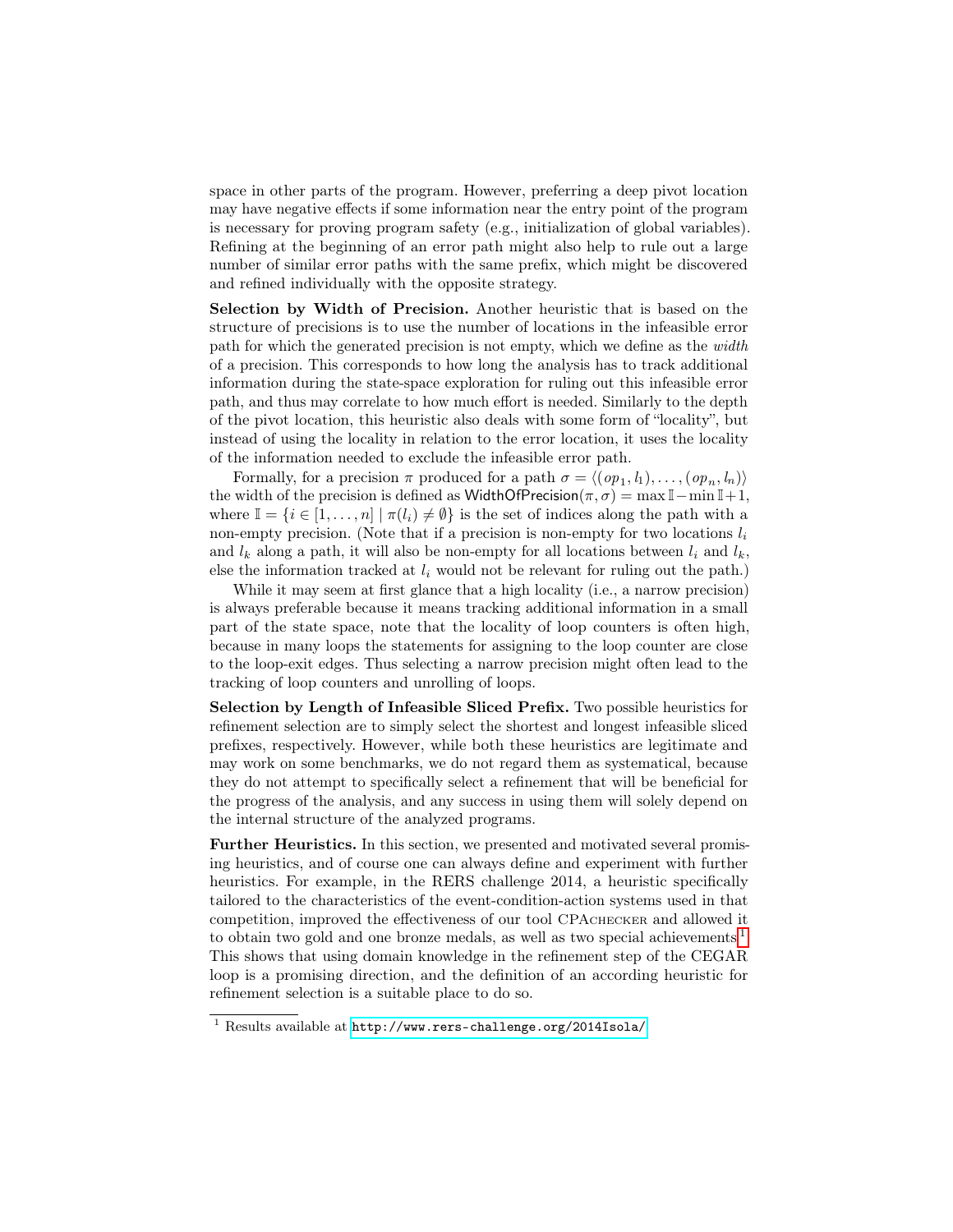## <span id="page-10-3"></span>6 Refinement Selection for Combination of Analyses

A combination of two different analyses, such as a value analysis and a predicate analysis, can be beneficial because different facts necessary to prove program safety can be tracked by the analysis that can track a fact most easily [\[7,](#page-17-18) [10\]](#page-17-11). The refinement step is a natural place for choosing which of the analyses should track new information. Thus we extend the idea of refinement selection from an intra-analysis selection to an inter-analysis selection: After an infeasible error path has been found, we can extract the infeasible sliced prefixes according to the semantics of each of the analyses, use the standard refinement procedure of each analysis to compute a new precision for each of the infeasible sliced prefixes, and then give all of them to a combined heuristic for refinement selection. This heuristic can then decide not only which infeasible sliced prefix should be used for refining the abstract model, but also which of the analyses should be refined.

This can improve the effectiveness of the analysis, for example, if there is an infeasible error path that forces the analysis to track the information that a certain variable is within some interval. Refining using the value analysis would mean to enumerate all possible values of this variable, whereas the predicate analysis could track this more efficiently using inequality predicates. Previously, combinations of such analyses statically preferred the (supposedly cheaper) refinement of the value analysis [\[10\]](#page-17-11), which can be suboptimal, as shown.

### 7 Evaluation

In the following, we present the results of applying refinement selection to several analyses. In order to evaluate the presented heuristics for refinement selection, we have integrated them into the open-source software-verification framework CPACHECKER  $[8]^2$  $[8]^2$  $[8]^2$ . We also implemented refinement selection for the predicateabstraction domain [\[9\]](#page-17-16) in CPAchecker, such that it is now supported for both the value analysis [\[10\]](#page-17-11) and predicate abstraction.

Setup. For benchmarking we used machines with two Intel Xeon E5-2650v2 eight-core CPUs with 2.6 GHz and 135 GB of memory. We limited each verification run to two CPU cores, 15 minutes of CPU time, and 15 GB of memory. We measured CPU time and report it rounded to two significant digits. BENCHEXEC  $3$ was used as benchmarking framework to ensure precise and reproducible results. We used the branch refinementSelection in revision 16781 of CPACHECKER for our experiments, and we make the tool, the benchmarks, and the full results, available on our supplementary web page<sup>[4](#page-10-2)</sup>.

Benchmarks. For evaluation of our novel approach, we use C programs from SV-COMP'15 [\[5\]](#page-17-19). From the 5 803 tasks used in SV-COMP'15, we select those tasks that deal with reachability properties, and exclude tasks from the categories "Arrays", "HeapManipulation", "Concurrency", and "Recursion", because they are not supported by both analyses we evaluate. Furthermore, we present here only

<span id="page-10-0"></span><sup>2</sup> Available under the Apache 2.0 License from <http://cpachecker.sosy-lab.org/>

<span id="page-10-1"></span> $^3$  <https://github.com/dbeyer/benchexec>

<span id="page-10-2"></span><sup>4</sup> [http://www.sosy-lab.org/](http://www.sosy-lab.org/~dbeyer/cpa-ref-sel/)∼dbeyer/cpa-ref-sel/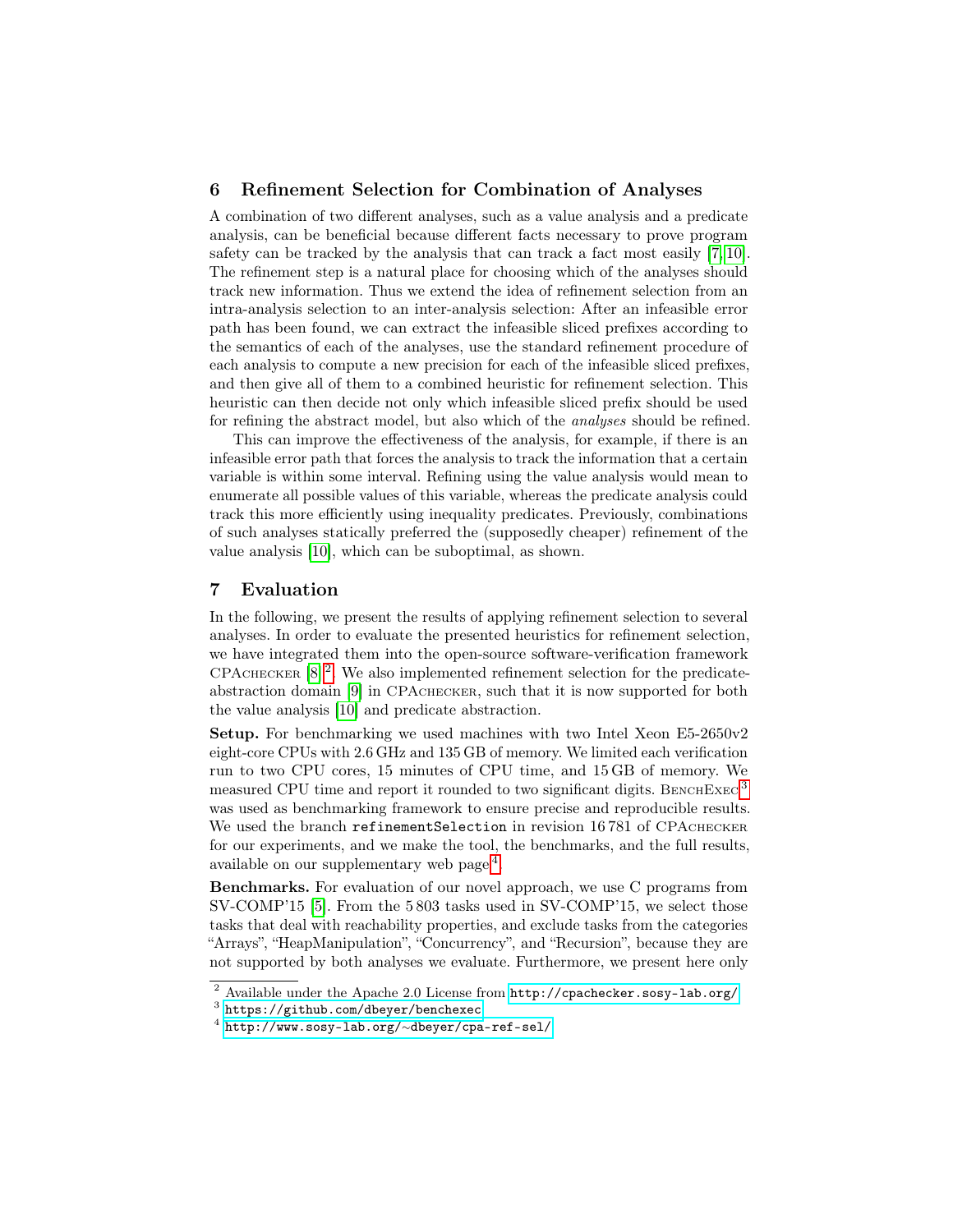results for those tasks where a refinement *selection* is actually possible, i.e., where at least one refinement with more than one infeasible sliced prefix is performed. Thus, the set of all verification tasks in our experiments contains 2 827 and 2 638 verification tasks for the predicate and value analysis, respectively.

Configuration. In order to properly evaluate the effect of the precisions that are chosen by the refinement-selection heuristic, we restart the state-space exploration with the new precision from the initial program location after each refinement. Otherwise, i.e., if we were using lazy abstraction and re-exploring only the necessary part of the state space, not only the new precision but also the amount of re-explored state space would differ depending on the selected refinement, which would have an undesired impact on the performance. For the same reason, we also configure the analysis to interpret the precision globally, i. e., instead of a mapping from program locations to sets of precision elements, the discovered precision elements get used at all program locations (note that this does not change the precision when viewed by the refinement-selection heuristic, but only the precision usage during the state-space exploration).

The predicate analysis is configured to use single-block encoding [\[9\]](#page-17-16), because for larger blocks there is no single error path per refinement, but instead a sequence of blocks encoding a set of potential error paths, and thus extracting infeasible sliced prefixes from a single path and using them for refinement selection is not applicable anymore. As SMT solver and interpolation engine, the predicate analysis uses SMTINTERPOL [\[15\]](#page-17-20).

Refinement-Selection Heuristics. We experiment with implementations of the procedure SelectRefinement in Alg. [2](#page-6-0) based on the heuristics from Sec. [5,](#page-7-0) specifically such that it returns the precision for a  $(1)$  short or  $(2)$  long infeasible sliced prefix, the precision with a  $(3)$  good or  $(4)$  bad domain-type score<sup>[5](#page-11-0)</sup>, a precision that is (5) narrow or (6) wide, or a precision with a (7) shallow or (8) deep pivot state. For comparison, we report the results of using random choice as heuristic for refinement selection. We also experiment with combinations of heuristics, where at first a primary heuristic is asked, and if this does not lead to a unique selection, a secondary heuristic is used as a tie breaker to select one of those refinements that were ranked best by the primary heuristic. We use the heuristics "good domain-type score" and "narrow precision" for these combinations. In all configurations of refinement selection, if necessary, we use the length of the infeasible sliced prefix as a final tie breaker, and select from equally ranked refinements the one with the shortest infeasible sliced prefix  $6$ .

In the following, we compare the potential of these selection heuristics against each other, as well as against the case where the finding of a refinement is solely left to the interpolation engine, i. e., where no refinement selection is performed. Refinement Selection for Predicate Analysis. We evaluate the presented heuristics for refinement selection when applied to predicate abstraction. Table [1](#page-12-0)

<span id="page-11-0"></span><sup>&</sup>lt;sup>5</sup> We do not expect the precision with the worst domain-type score to be actually useful, we report its results merely for comparison.

<span id="page-11-1"></span> $6$  Experiments showed no relevant difference between selecting the shortest or the longest infeasible sliced prefix in case of a tie in the primary selection heuristic.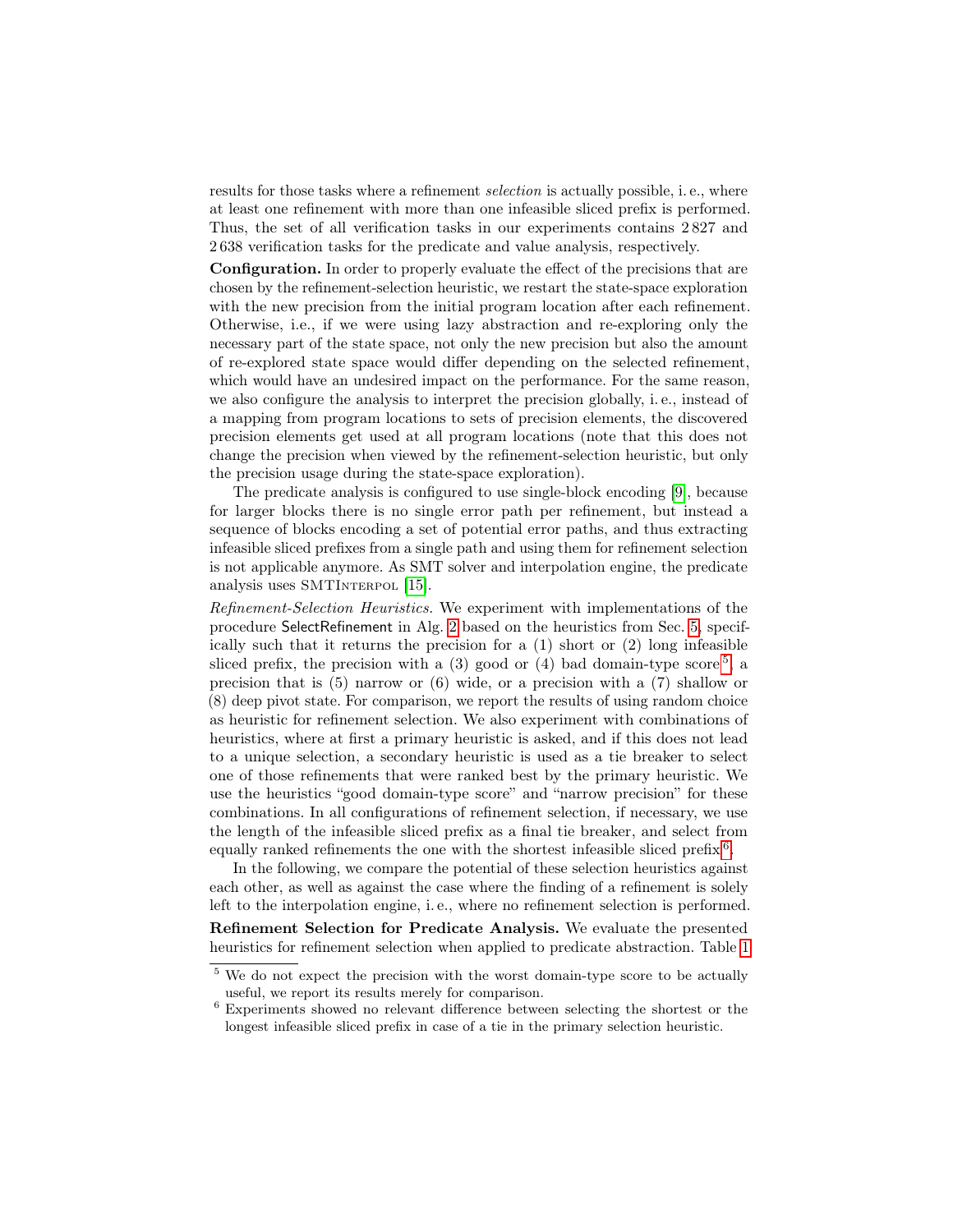|                           | Tasks       |         | All Tasks ControlFlowInt. DD64 |     |         | ECA ProductLines Seq. |     |
|---------------------------|-------------|---------|--------------------------------|-----|---------|-----------------------|-----|
| Heuristic                 |             | 2827    | 35                             | 678 | 1 1 4 0 | 597                   | 244 |
| (No Refinement Selection) |             | 1 1 3 9 | 34                             | 472 | 161     | 325                   | 42  |
| Length of Prefix          | Short       | 1259    | 34                             | 427 | 252     | 370                   | 78  |
|                           | Long        | 1301    | 18                             | 481 | 311     | 330                   | 66  |
| Domain-Type Score         | Good        | 1284    | 34                             | 491 | 243     | 342                   | 75  |
|                           | Bad         | 1 1 3 4 | 23                             | 399 | 254     | 298                   | 64  |
| Width of Precision        | Narrow      | 1289    | 29                             | 430 | 314     | 346                   | 70  |
|                           | Wide        | 1253    | 27                             | 477 | 281     | 312                   | 61  |
| Depth of Precision        | Shallow     | 1225    | 25                             | 464 | 246     | 340                   | 57  |
|                           | Deep        | 1 258   | 28                             | 418 | 296     | 351                   | 64  |
| Random                    |             | 1328    | 34                             | 467 | 295     | 345                   | 82  |
| Combinations              | Good&Narrow | 1363    | 30                             | 494 | 314     | 345                   | 81  |
|                           | Narrow&Good | 1339    | 28                             | 474 | 314     | 354                   | 70  |

<span id="page-12-0"></span>Table 1: Number of solved verification tasks for predicate analysis without and with refinement selection using different heuristics

<span id="page-12-1"></span>

Fig. 2: Quantile plot showing the results for predicate analysis without and with refinement selection using different heuristics

shows the number of verification tasks that the predicate analysis could solve without refinement selection, and with refinement selection using the heuristics and combinations of heuristics listed above. The table lists the results for the full set of 2 827 verification tasks (column "All Tasks") that fit the criterion defined in the previous section, as well as for several subsets corresponding to those categories of SV-COMP'15 ("ControlFlowInteger", "DeviceDrivers64", "ECA", "ProductLines", and "Sequentialized"), where refinement selection has a significant impact. Numbers written in bold digits highlight the best configuration(s) in each column. Figure [2](#page-12-1) shows a quantile plot with the results on the full set of tasks for the most interesting refinement-selection heuristics, from which some performance characteristics can be seen.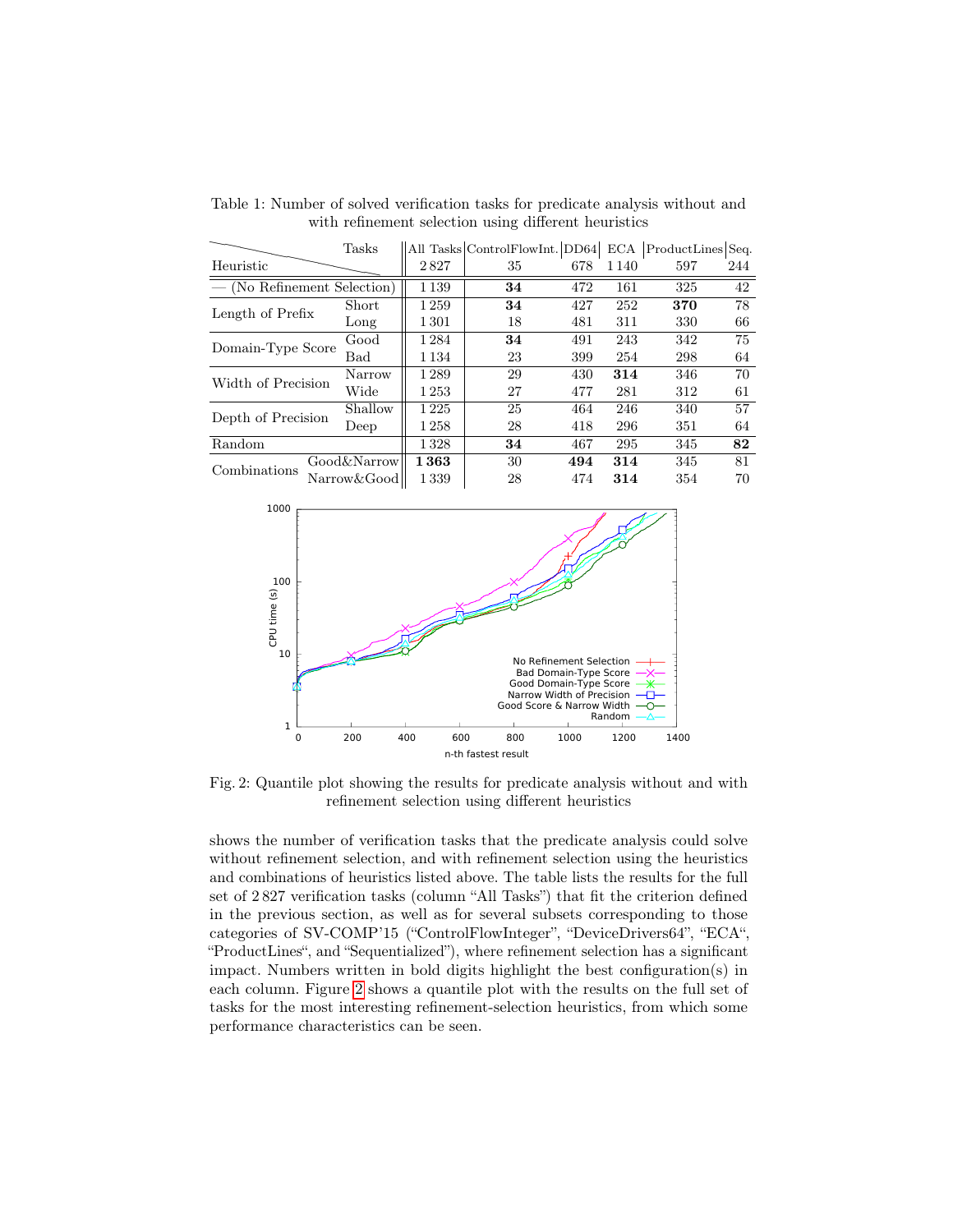Refinement Selection Matters. For the full set of tasks, the analysis without refinement selection is worse than all heuristics for refinement selection, except for the intentionally bad heuristic "bad domain-type score". Additionally, the analysis without refinement selection is not the best for any of the shown subsets of tasks, except for "ControlFlowInteger", where it is tied for first with others. This shows that the heuristics of the interpolation engine (with which we are stuck without refinement selection) are not well-suited for verification, and that practically any deviation away from the heuristics of interpolation engine pays off, as witnessed by the relatively good results for the random refinement selection.

Discussion. As Table [1](#page-12-0) shows, none of the basic heuristics works best for all classes of programs, but instead in each subset a different heuristic is the best. In the following, we would like to highlight and explain a few interesting results for some subsets of tasks and heuristics. Note that the following discussion is based on the investigation of some program samples and our understanding of the characteristics of the programs in the SV-COMP categories, and we do not claim that our explanations are necessarily true for all programs.

The programs of the subset "DeviceDrivers64" contain many functions and loops, and aspects about the specification are encoded in global boolean variables that are checked right before the error location. Hence, the heuristic "good domain-type score" is effective as it successfully selects precisions with the "easy" and relevant boolean variables. The heuristics "long prefix", "wide precision" and "shallow depth" all happen to work well, too, because those relevant variables are initialized at the beginning and read directly before the error location, meaning that corresponding infeasible sliced prefixes will be long, and resulting precisions containing them will be "shallow" and "wide" (starting to track information close to the program entry, and all the way to the error location). Their opposing heuristics tend to prefer precisions about less relevant local variables.

The subset "ECA" contains artificial programs that represent event-conditionaction systems with up to 200 000 lines of code. Most of these programs have only a few variables, and for the larger part of these programs, all the variables have the same domain type, and thus the heuristic using the domain-type score cannot perform a meaningful refinement selection here and degenerates to a heuristic about the number of distinct variables in the precision. Note also, that relying on the internal heuristics for interpolant generation of the SMT solver works particularly bad for these programs.

The programs of the subset "ProductLines" encode state machines and contain a high amount of global variables. In case they contain a specification violation, the bug is often rather shallow, although the full state space is quite complex. This explains why heuristic "short prefix" works especially well here, as this heuristic leads to exploring the state space as close as possible to the initial program location, driving the verification towards shallow bugs.

Combination of Refinement-Selection Heuristics. The above results show that it is worthwhile to experiment with combinations of heuristics in order to find a configuration that works well for a wide range of programs. We used the two heuristics "good domain-type score" and "narrow precision", which are not only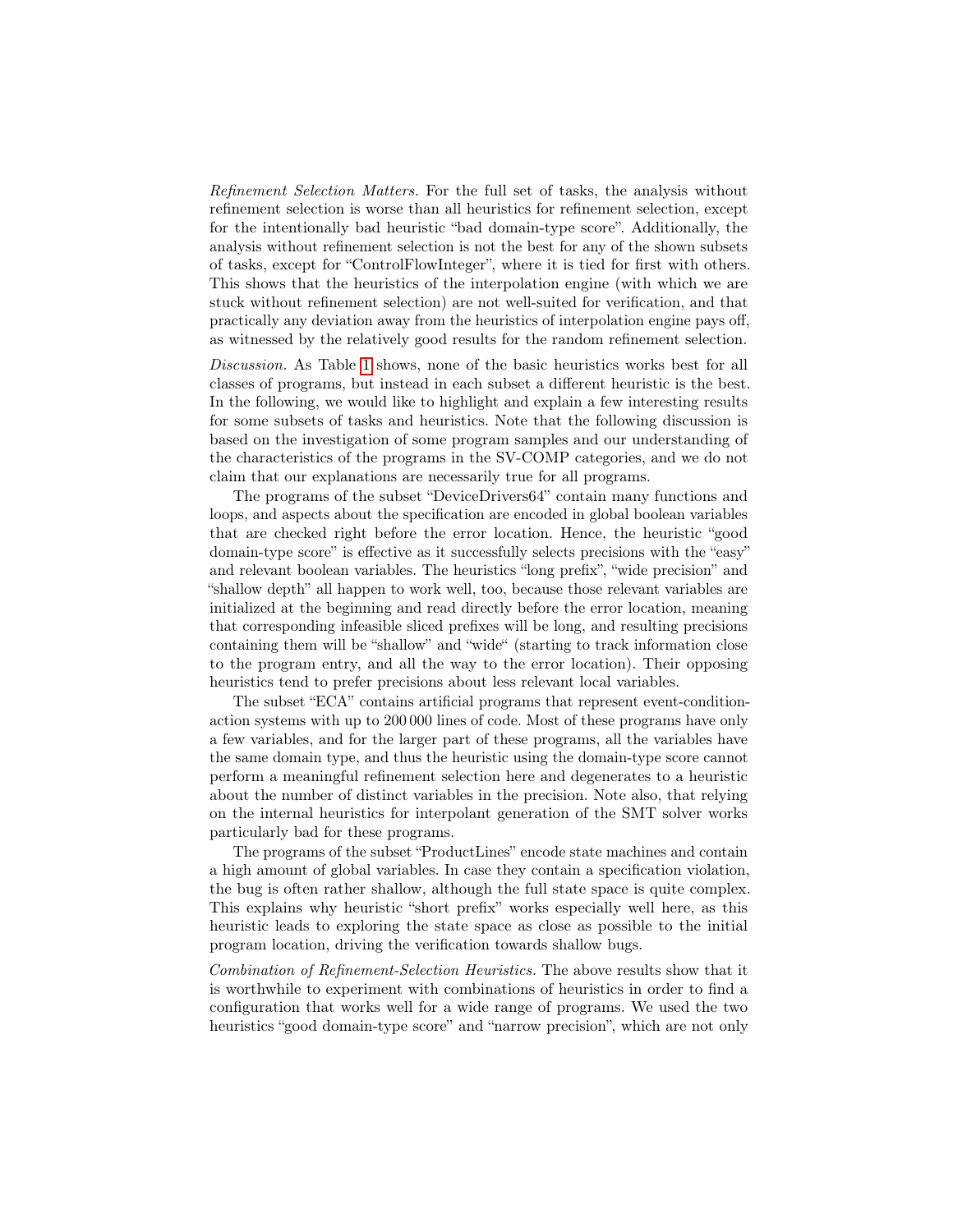|                               | Tasks        |      | All Tasks DeviceDrivers64  ECA  ProductLines |         |     |
|-------------------------------|--------------|------|----------------------------------------------|---------|-----|
| Heuristic                     |              | 2638 | 578                                          | 1 1 4 0 | 597 |
| $-$ (No Refinement Selection) |              | 1740 | 407                                          | 585     | 458 |
| Length of Prefix              | <b>Short</b> | 1656 | 424                                          | 491     | 456 |
|                               | Long         | 1630 | 484                                          | 511     | 361 |
| Domain-Type Score             | Good         | 1761 | 494                                          | 573     | 408 |
|                               | Bad          | 1524 | 412                                          | 480     | 359 |
| Width of Precision            | Narrow       | 1689 | 422                                          | 510     | 471 |
|                               | Wide         | 1608 | 482                                          | 494     | 356 |
| Depth of Precision            | Shallow      | 1663 | 473                                          | 521     | 383 |
|                               | Deep         | 1729 | 415                                          | 536     | 489 |
| Random                        |              | 1626 | 438                                          | 524     | 379 |
| Combinations                  | Good&Narrow  | 1774 | 494                                          | 573     | 421 |
|                               | Narrow&Good  | 1718 | 494                                          | 510     | 427 |

<span id="page-14-0"></span>Table 2: Number of solved verification tasks for value analysis without and with refinement selection using different heuristics  $\overline{a}$ 

two of the most successful basic heuristics for the predicate analysis, but are also somewhat complimentary (one has a weak spot where the other is strong, and vice versa). Indeed, regardless of in which order the two heuristics are combined, the combination is the most successful configuration for all tasks. The combination with "good domain-type score" as primary and "narrow precision" as secondary heuristic manages to solve  $224$   $(20\%)$  more tasks than without refinement selection and is best or close to best in most subsets of tasks.

Refinement Selection for Value Analysis. We now compare the different refinement-selection heuristics when used together with a value analysis. The results are shown in Table [2,](#page-14-0) which is structured similarly to Table [1,](#page-12-0) but contains only results for the full set of 2 638 tasks and for the subsets corresponding to the SV-COMP'15 categories "DeviceDrivers64", "ECA", and "ProductLines", because for the remaining categories there is no relevant difference in the results for the value analysis. First it can be seen that the configuration without refinement selection is comparatively good for value analysis, as opposed to predicate analysis, where it is the second worst configuration. This can be explained with the fact that the interpolation engine for the value analysis is implemented in CPAchecker itself and is thus designed and tuned specifically for software verification, whereas the predicate analysis uses an off-the-shelf SMT solver as interpolation engine, which is not designed specifically for software verification. However, for specific subsets of tasks, refinement selection is also effective for the value analysis.

Similarly to the predicate analysis, none of the heuristics is the best for all classes of programs. Again, the basic heuristic that works best on the set of all tasks is "good domain-type score", which is especially well-suited for the subset "DeviceDrivers64" for the same reasons explained above. In fact, note that for the basic heuristics and subsets of tasks presented in Tables [1](#page-12-0) and [2,](#page-14-0) the number of tasks solved by the value analysis often correlates closely to the number of tasks solved by the predicate analysis. On notable exception is for the subset "ECA",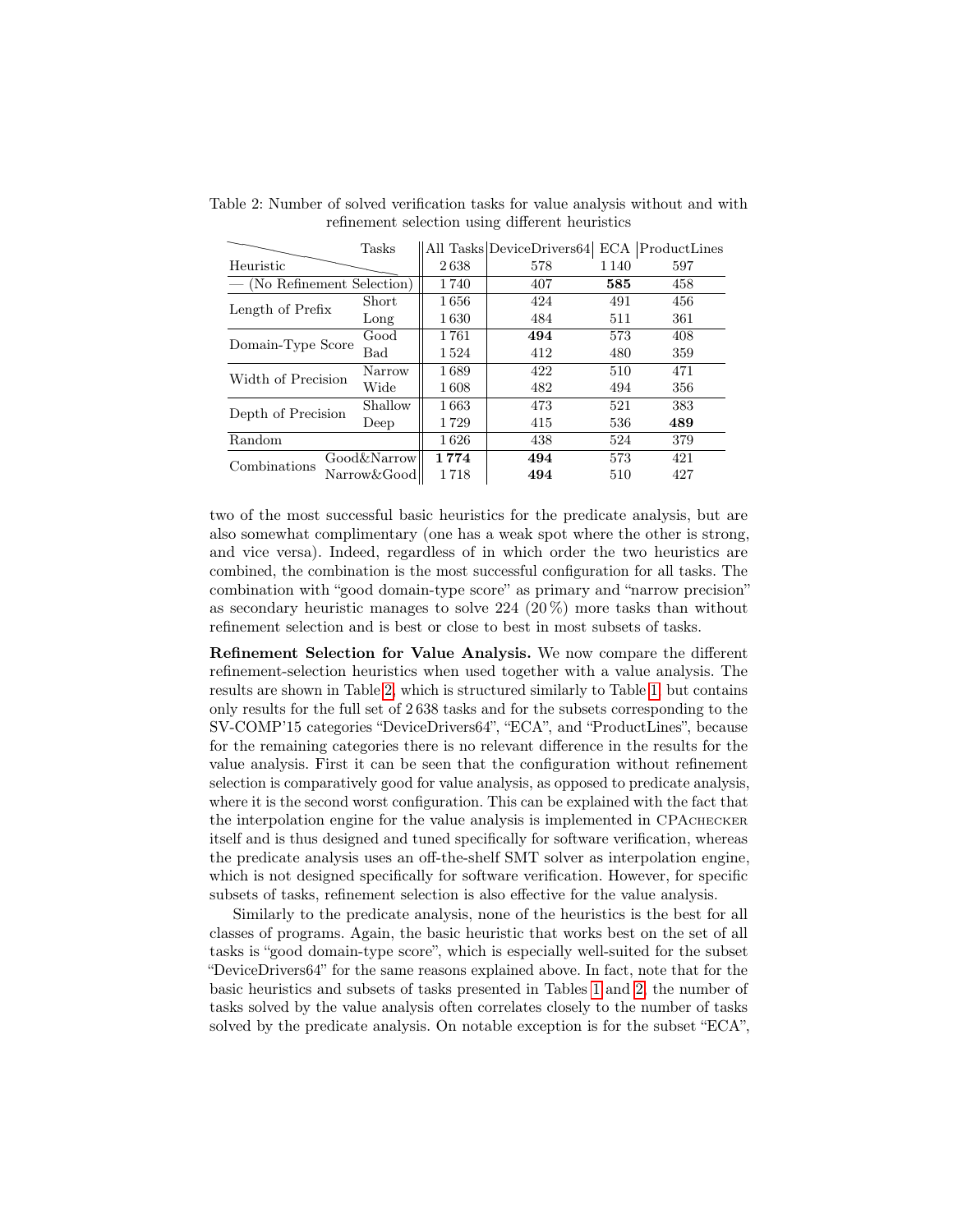| Tasks                                                                     |          |             |     |     | All Tasks DD64  ECA  Loops ProductLines  Seq. |     |
|---------------------------------------------------------------------------|----------|-------------|-----|-----|-----------------------------------------------|-----|
| Analysis                                                                  | $3\,563$ | 1 240 1 140 |     | 120 | 597                                           | 261 |
| PA                                                                        | 1824     | 1026        | 160 | 80  | 325                                           | 42  |
| $VA + PA$                                                                 | 2 3 0 0  | 993         | 503 | 69  | 422                                           | 118 |
| $VA_{RefSel} + PA_{RefSel}$                                               | 2384     | 1072        | 521 | 68  | 404                                           | 124 |
| $(\text{VA}_{\text{RefSel}} + \text{PA}_{\text{RefSel}})_{\text{RefSel}}$ | 2384     | 1065        | 521 | 79  | 403                                           | 120 |

<span id="page-15-0"></span>Table 3: Number of solved verification tasks for combinations of analyses without and with refinement selection (PA: predicate analysis; VA: value analysis)

where the heuristic "good domain-type score" works well for the value analysis, but not for the predicate analysis. The reason why this is different is that the value analysis anyway solves far more instances than the predicate analysis, and for some of the harder problems —the ones the predicate analysis cannot solve, but the value analysis can— there exist variables with different domain-types, hence, allowing the heuristic "good domain-type score" to be more effective.

Finally, the combination of the refinement-selection heuristics "good domaintype score" and "narrow precision" is again the most effective configuration for the set of all tasks, although the increase over the heuristic "good domain-type score" alone is here not as large as it is for the predicate analysis shown before.

Refinement Selection for Combination of Analyses. We now evaluate the effectiveness of using refinement selection for a combination of analyses. In order to do so, we compare four different analyses: (1) an analysis based on predicate abstraction alone without refinement selection, (2) a combination of a value analysis and a predicate analysis (both without refinement selection), where refinements are always tried first with the value analysis and the predicate analysis is only used if the value analysis cannot rule out an error path, (3) the same combination of a value analysis and a predicate analysis, but now with refinement selection used independently in both domains, and (4) our novel combination presented in Sec. [6](#page-10-3) of a value analysis and a predicate analysis, where refinement selection is not only used within each domain but also to decide which domain to prefer in a refinement step. For all configurations with refinement selection here we use the combination of the heuristics "good domain-type score" and "narrow precision". We keep the same setup for the experiment as before, but use a new selection criteria, namely, we only consider verification tasks where an inter-analysis refinement selection is actually possible, i. e., where the analysis based on our novel combination needs to perform at least one refinement.

Results. Table [3](#page-15-0) shows the results for this comparison. Confirming previous results [\[10\]](#page-17-11), even a combination of value analysis and predicate analysis without refinement selection (row "VA +  $PA$ ") is more effective than the predicate analysis alone (row "PA"). However, this combination also has weak spot, as it fails in "DeviceDrivers64" due to state-space explosion where the predicate analysis alone succeeds. Row "VA<sub>RefSel</sub> + PA<sub>RefSel</sub>" shows that using refinement selection is effective not only when applied to individual analyses, but also for combinations of analyses. Finally, the fourth configuration (row "(VA $_{RefSel}$  +  $PA_{RefSel}$ ) $_{RefSel}$ ") takes the idea of refinement selection to the next level. While in the other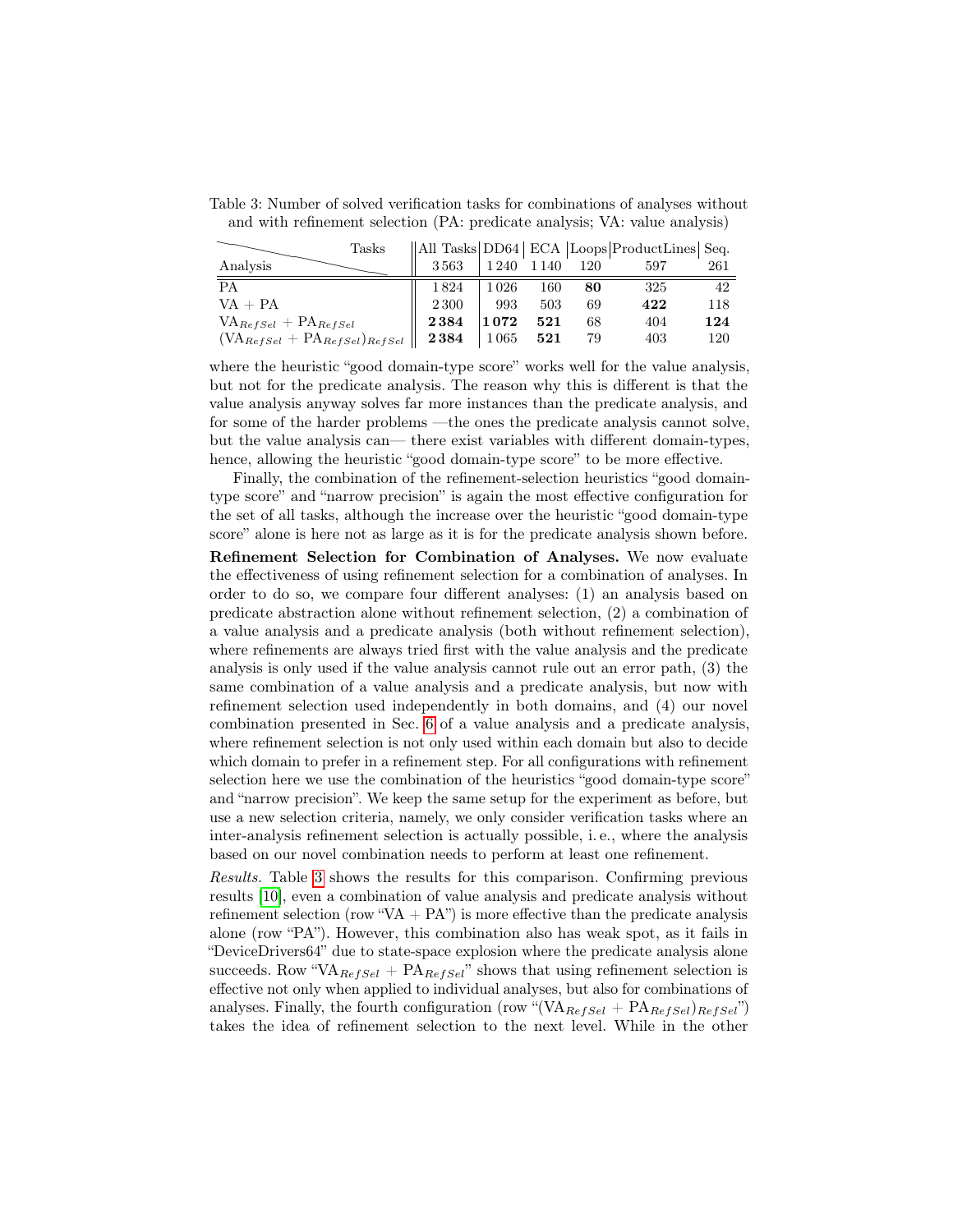combinations the value analysis is always refined first, and the predicate analysis only if the value analysis cannot rule out an infeasible error path, our novel combination uses refinement selection to decide whether a refinement for the value or for the predicate analysis is thought to be more effective. On the full set of tasks, this approach is only tied with the previous approach, but the encouraging results in the subset "Loops" show that it works as intended. In this subset the plain predicate analysis is best (row "PA"), and a *naive* combination is less suited for such programs (rows "VA + PA" and "VA $_{RefSel}$  + PA $_{RefSel}$ "). If, however, we apply *inter-analysis* refinement selection to decide which analysis to refine for a given error path, as done by our novel approach, then this does not only clearly out-perform the plain predicate analysis on "All Tasks", but it also matches the effectiveness of the predicate analysis for programs where reasoning about loops is essential.

#### 8 Conclusion

We have shown that refinement selection has a significant impact on the effectiveness and efficiency of CEGAR-based analyses. We have presented a variety of heuristics for utilizing this potential and evaluated them on a wide set of benchmarks, showing that we can improve the performance and the number of solved tasks significantly by selecting an appropriate refinement without any further changes to the analysis. This result is valid for the two abstract domains that are most commonly used with CEGAR (predicate abstraction and value analysis). Furthermore, if using a combination of both a value and a predicate analysis, refinement selection can now be used to systematically select the most appropriate domain for refining the abstract model using an infeasible error path, as opposed to previous work, which always refines a predefined domain first.

As future work, besides more heuristics and combinations of them, an interesting direction would be to have heuristics that use dynamic information from the analysis, for example penalizing a variable not if it can be statically detected as a loop counter, but if the number of values that are found for this variable during the analysis exceeds a certain bound, as it is done in dynamic precision adjustment [\[7\]](#page-17-18). We intend to extend the support for refinement selection in the predicate-abstraction domain to adjustable-block encoding [\[9\]](#page-17-16). Especially for predicate abstraction, one could also devise a heuristic that does not only look at the domain type of variables, but also at how these variables appear in the precision (for example, an equality predicate for a loop counter usually leads to loop unrolling, while an inequality predicate can be more efficient).

#### References

- <span id="page-16-1"></span>1. F. Alberti, R. Bruttomesso, S. Ghilardi, S. Ranise, and N. Sharygina. An extension of lazy abstraction with interpolation for programs with arrays. Formal Methods in System Design, 45(1):63–109, 2014.
- <span id="page-16-0"></span>2. S. Apel, D. Beyer, K. Friedberger, F. Raimondi, and A. v. Rhein. Domain types: Abstract-domain selection based on variable usage. In Proc. HVC, LNCS 8244, pages 262–278. Springer, 2013.